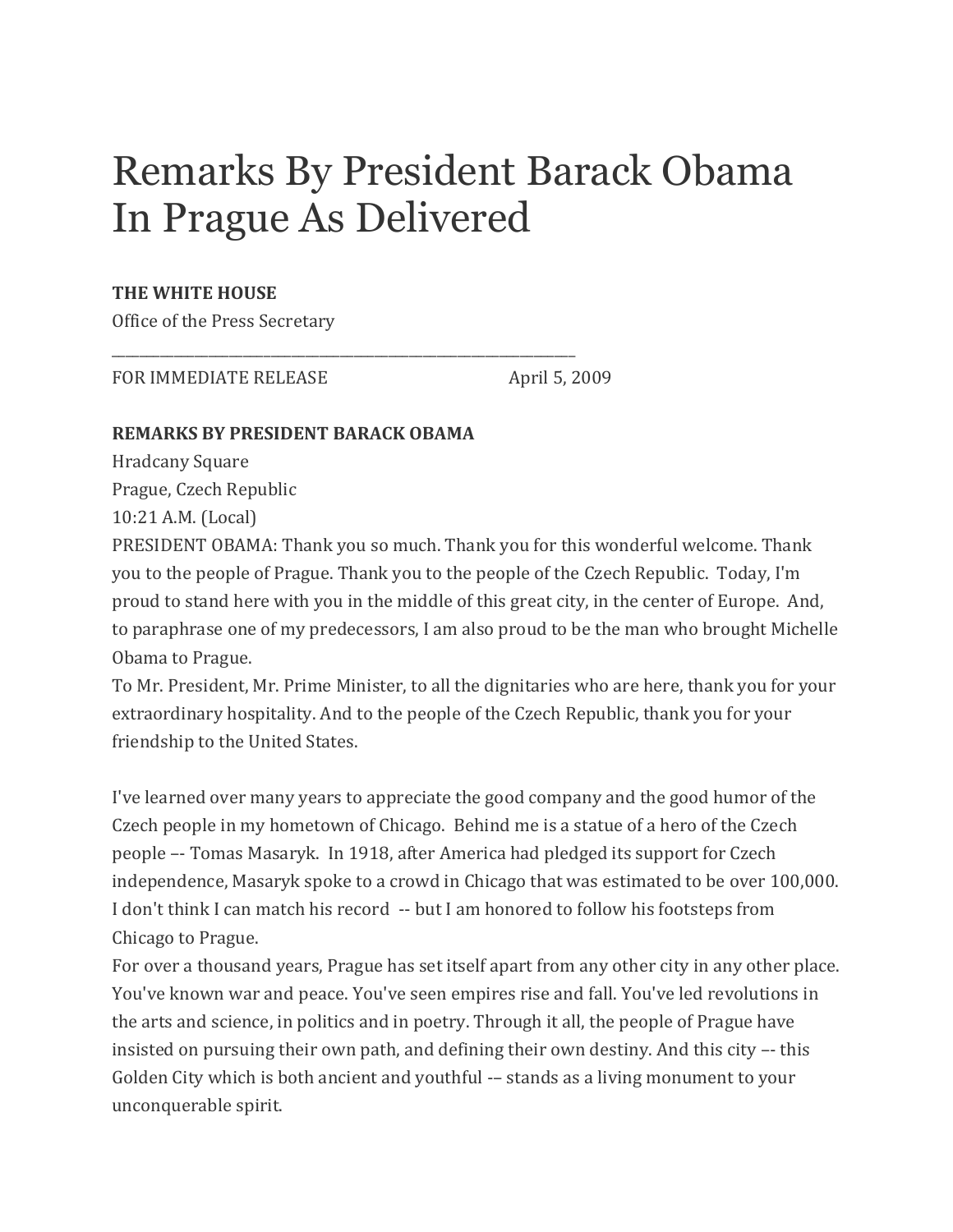When I was born, the world was divided, and our nations were faced with very different circumstances. Few people would have predicted that someone like me would one day become the President of the United States. Few people would have predicted that an American President would one day be permitted to speak to an audience like this in Prague. Few would have imagined that the Czech Republic would become a free nation, a member of NATO, a leader of a united Europe. Those ideas would have been dismissed as dreams. We are here today because enough people ignored the voices who told them that the world could not change.

We're here today because of the courage of those who stood up and took risks to say that freedom is a right for all people, no matter what side of a wall they live on, and no matter what they look like.

We are here today because of the Prague Spring –- because the simple and principled pursuit of liberty and opportunity shamed those who relied on the power of tanks and arms to put down the will of a people.

We are here today because 20 years ago, the people of this city took to the streets to claim the promise of a new day, and the fundamental human rights that had been denied them for far too long. Sametová Revoluce -- the Velvet Revolution taught us many things. It showed us that peaceful protest could shake the foundations of an empire, and expose the emptiness of an ideology. It showed us that small countries can play a pivotal role in world events, and that young people can lead the way in overcoming old conflicts. And it proved that moral leadership is more powerful than any weapon.

That's why I'm speaking to you in the center of a Europe that is peaceful, united and free -– because ordinary people believed that divisions could be bridged, even when their leaders did not. They believed that walls could come down; that peace could prevail.

We are here today because Americans and Czechs believed against all odds that today could be possible.

Now, we share this common history. But now this generation -– our generation -– cannot stand still. We, too, have a choice to make. As the world has become less divided, it has become more interconnected. And we've seen events move faster than our ability to control them -– a global economy in crisis, a changing climate, the persistent dangers of old conflicts, new threats and the spread of catastrophic weapons.

None of these challenges can be solved quickly or easily. But all of them demand that we listen to one another and work together; that we focus on our common interests, not on occasional differences; and that we reaffirm our shared values, which are stronger than any force that could drive us apart. That is the work that we must carry on. That is the work that I have come to Europe to begin.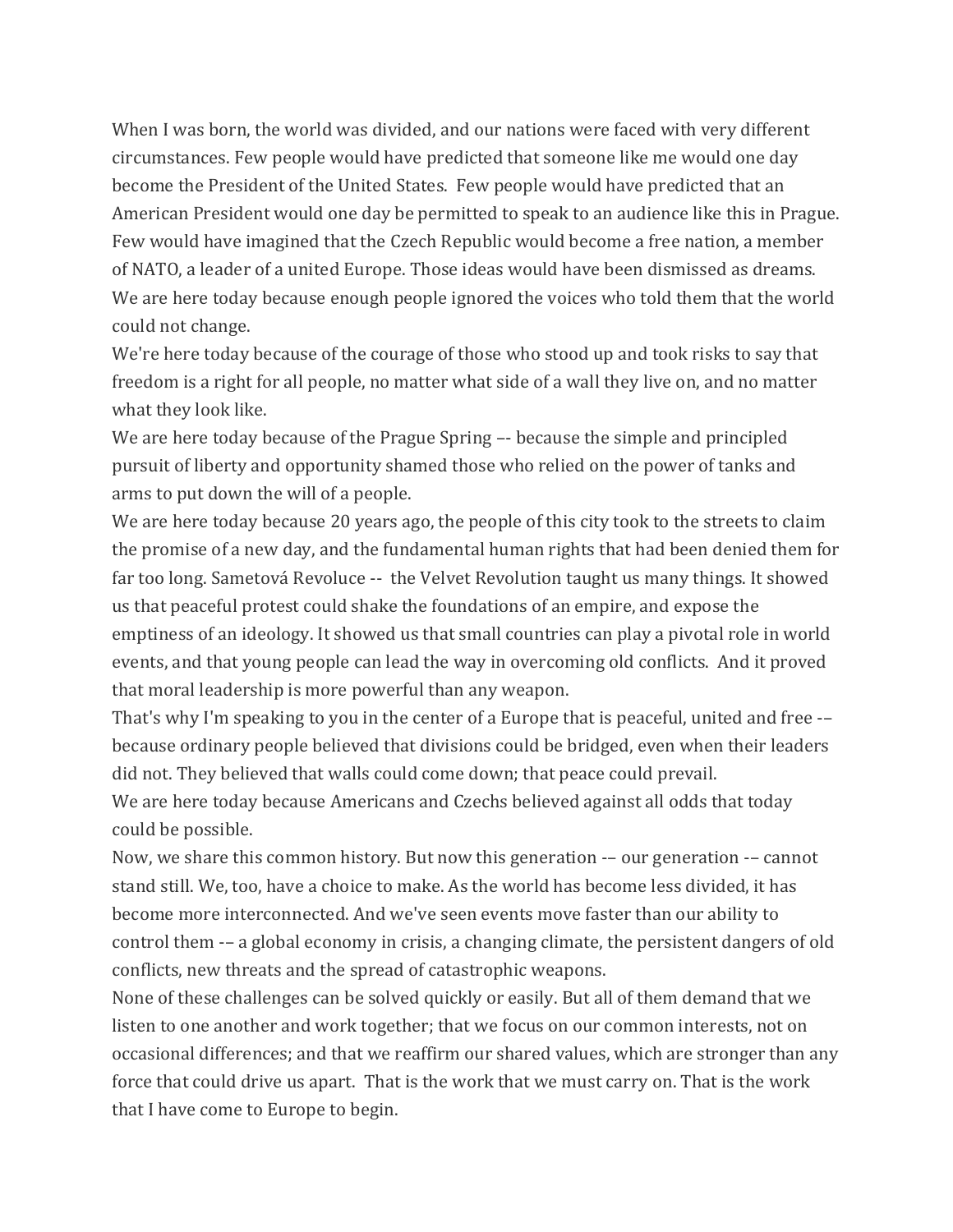To renew our prosperity, we need action coordinated across borders. That means investments to create new jobs. That means resisting the walls of protectionism that stand in the way of growth. That means a change in our financial system, with new rules to prevent abuse and future crisis.

And we have an obligation to our common prosperity and our common humanity to extend a hand to those emerging markets and impoverished people who are suffering the most, even though they may have had very little to do with financial crises, which is why we set aside over a trillion dollars for the International Monetary Fund earlier this week, to make sure that everybody -- everybody -- receives some assistance.

Now, to protect our planet, now is the time to change the way that we use energy. Together, we must confront climate change by ending the world's dependence on fossil fuels, by tapping the power of new sources of energy like the wind and sun, and calling upon all nations to do their part. And I pledge to you that in this global effort, the United States is now ready to lead.

To provide for our common security, we must strengthen our alliance. NATO was founded 60 years ago, after Communism took over Czechoslovakia. That was when the free world learned too late that it could not afford division. So we came together to forge the strongest alliance that the world has ever known. And we should -- stood shoulder to shoulder -- year after year, decade after decade –- until an Iron Curtain was lifted, and freedom spread like flowing water.

This marks the 10th year of NATO membership for the Czech Republic. And I know that many times in the 20th century, decisions were made without you at the table. Great powers let you down, or determined your destiny without your voice being heard. I am here to say that the United States will never turn its back on the people of this nation. We are bound by shared values, shared history -- We are bound by shared values and shared history and the enduring promise of our alliance. NATO's Article V states it clearly: An attack on one is an attack on all. That is a promise for our time, and for all time. The people of the Czech Republic kept that promise after America was attacked; thousands were killed on our soil, and NATO responded. NATO's mission in Afghanistan is fundamental to the safety of people on both sides of the Atlantic. We are targeting the same al Qaeda terrorists who have struck from New York to London, and helping the Afghan people take responsibility for their future. We are demonstrating that free nations can make common cause on behalf of our common security. And I want you to know that we honor the sacrifices of the Czech people in this endeavor, and mourn the loss of those you've lost.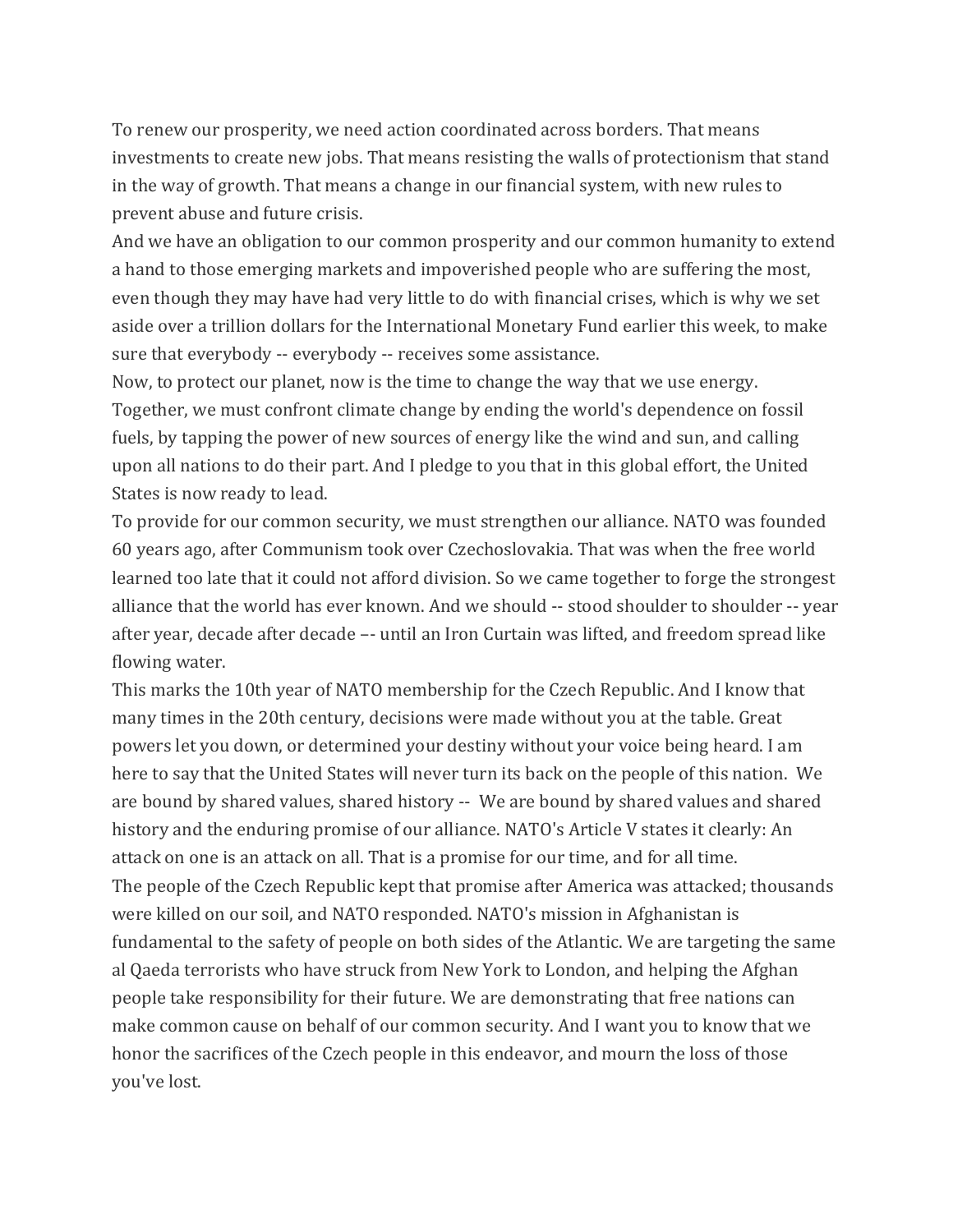But no alliance can afford to stand still. We must work together as NATO members so that we have contingency plans in place to deal with new threats, wherever they may come from. We must strengthen our cooperation with one another, and with other nations and institutions around the world, to confront dangers that recognize no borders. And we must pursue constructive relations with Russia on issues of common concern.

Now, one of those issues that I'll focus on today is fundamental to the security of our nations and to the peace of the world -– that's the future of nuclear weapons in the 21st century.

The existence of thousands of nuclear weapons is the most dangerous legacy of the Cold War. No nuclear war was fought between the United States and the Soviet Union, but generations lived with the knowledge that their world could be erased in a single flash of light. Cities like Prague that existed for centuries, that embodied the beauty and the talent of so much of humanity, would have ceased to exist.

Today, the Cold War has disappeared but thousands of those weapons have not. In a strange turn of history, the threat of global nuclear war has gone down, but the risk of a nuclear attack has gone up. More nations have acquired these weapons. Testing has continued. Black market trade in nuclear secrets and nuclear materials abound. The technology to build a bomb has spread. Terrorists are determined to buy, build or steal one. Our efforts to contain these dangers are centered on a global non-proliferation regime, but as more people and nations break the rules, we could reach the point where the center cannot hold.

Now, understand, this matters to people everywhere. One nuclear weapon exploded in one city -– be it New York or Moscow, Islamabad or Mumbai, Tokyo or Tel Aviv, Paris or Prague –- could kill hundreds of thousands of people. And no matter where it happens, there is no end to what the consequences might be -– for our global safety, our security, our society, our economy, to our ultimate survival.

Some argue that the spread of these weapons cannot be stopped, cannot be checked -– that we are destined to live in a world where more nations and more people possess the ultimate tools of destruction. Such fatalism is a deadly adversary, for if we believe that the spread of nuclear weapons is inevitable, then in some way we are admitting to ourselves that the use of nuclear weapons is inevitable.

Just as we stood for freedom in the 20th century, we must stand together for the right of people everywhere to live free from fear in the 21st century. And as nuclear power –- as a nuclear power, as the only nuclear power to have used a nuclear weapon, the United States has a moral responsibility to act. We cannot succeed in this endeavor alone, but we can lead it, we can start it.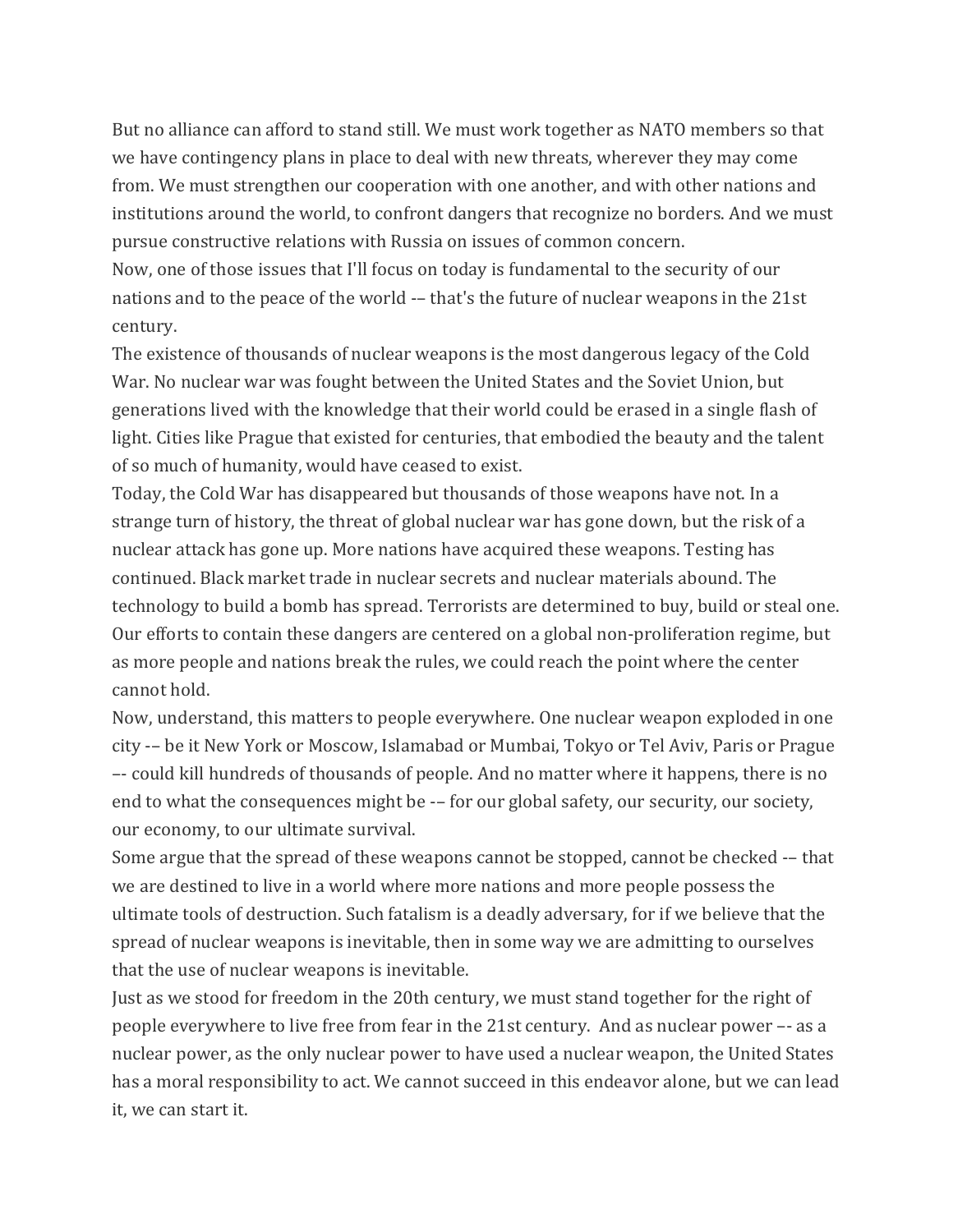So today, I state clearly and with conviction America's commitment to seek the peace and security of a world without nuclear weapons. I'm not naive. This goal will not be reached quickly –- perhaps not in my lifetime. It will take patience and persistence. But now we, too, must ignore the voices who tell us that the world cannot change. We have to insist, "Yes, we can."

Now, let me describe to you the trajectory we need to be on. First, the United States will take concrete steps towards a world without nuclear weapons. To put an end to Cold War thinking, we will reduce the role of nuclear weapons in our national security strategy, and urge others to do the same. Make no mistake: As long as these weapons exist, the United States will maintain a safe, secure and effective arsenal to deter any adversary, and guarantee that defense to our allies –- including the Czech Republic. But we will begin the work of reducing our arsenal.

To reduce our warheads and stockpiles, we will negotiate a new Strategic Arms Reduction Treaty with the Russians this year. President Medvedev and I began this process in London, and will seek a new agreement by the end of this year that is legally binding and sufficiently bold. And this will set the stage for further cuts, and we will seek to include all nuclear weapons states in this endeavor.

To achieve a global ban on nuclear testing, my administration will immediately and aggressively pursue U.S. ratification of the Comprehensive Test Ban Treaty. After more than five decades of talks, it is time for the testing of nuclear weapons to finally be banned. And to cut off the building blocks needed for a bomb, the United States will seek a new treaty that verifiably ends the production of fissile materials intended for use in state nuclear weapons. If we are serious about stopping the spread of these weapons, then we should put an end to the dedicated production of weapons-grade materials that create them. That's the first step.

Second, together we will strengthen the Nuclear Non-Proliferation Treaty as a basis for cooperation.

The basic bargain is sound: Countries with nuclear weapons will move towards disarmament, countries without nuclear weapons will not acquire them, and all countries can access peaceful nuclear energy. To strengthen the treaty, we should embrace several principles. We need more resources and authority to strengthen international inspections. We need real and immediate consequences for countries caught breaking the rules or trying to leave the treaty without cause.

And we should build a new framework for civil nuclear cooperation, including an international fuel bank, so that countries can access peaceful power without increasing the risks of proliferation. That must be the right of every nation that renounces nuclear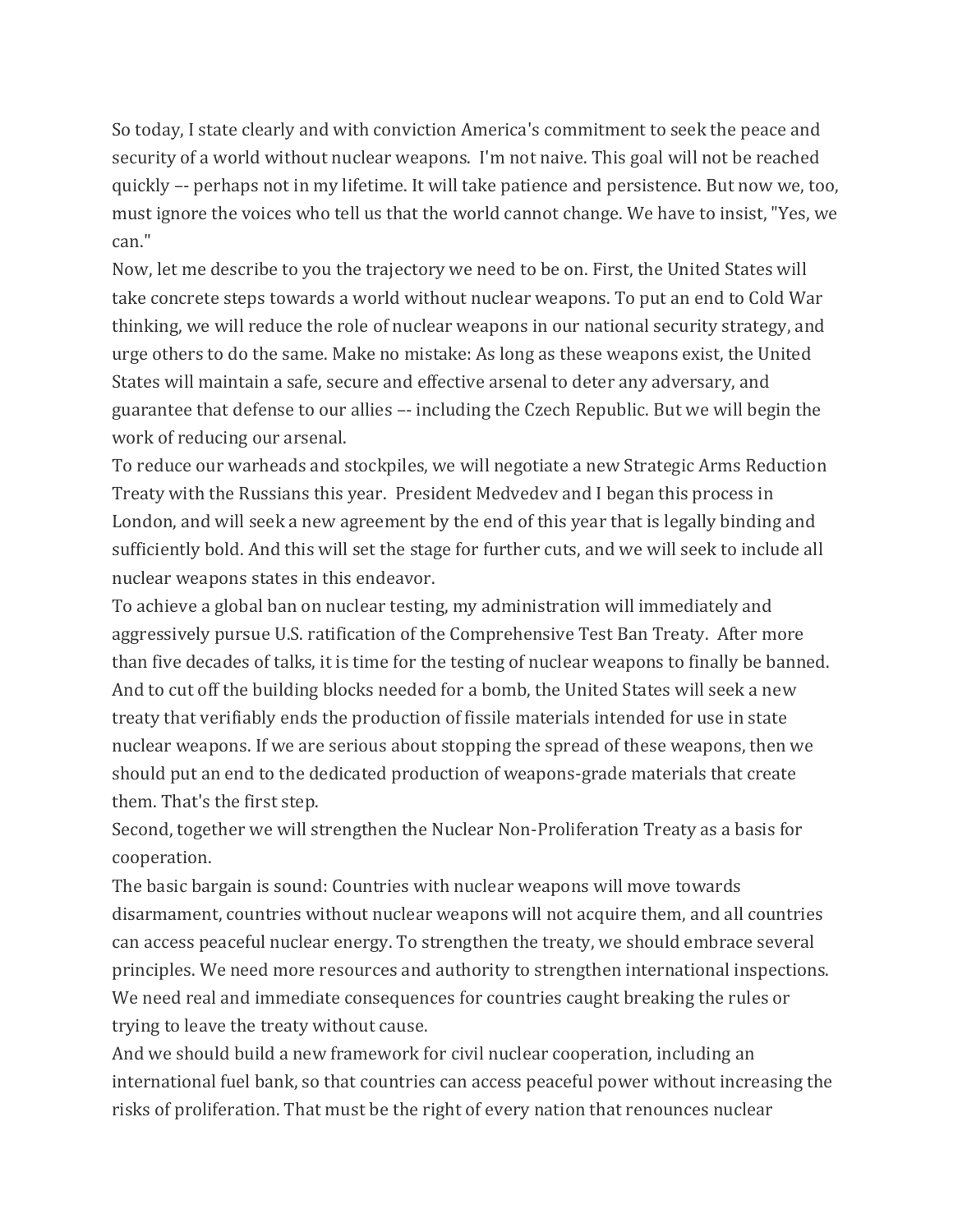weapons, especially developing countries embarking on peaceful programs. And no approach will succeed if it's based on the denial of rights to nations that play by the rules. We must harness the power of nuclear energy on behalf of our efforts to combat climate change, and to advance peace opportunity for all people.

But we go forward with no illusions. Some countries will break the rules. That's why we need a structure in place that ensures when any nation does, they will face consequences. Just this morning, we were reminded again of why we need a new and more rigorous approach to address this threat. North Korea broke the rules once again by testing a rocket that could be used for long range missiles. This provocation underscores the need for action –- not just this afternoon at the U.N. Security Council, but in our determination to prevent the spread of these weapons.

Rules must be binding. Violations must be punished. Words must mean something. The world must stand together to prevent the spread of these weapons. Now is the time for a strong international response -- now is the time for a strong international response, and North Korea must know that the path to security and respect will never come through threats and illegal weapons. All nations must come together to build a stronger, global regime. And that's why we must stand shoulder to shoulder to pressure the North Koreans to change course.

Iran has yet to build a nuclear weapon. My administration will seek engagement with Iran based on mutual interests and mutual respect. We believe in dialogue. But in that dialogue we will present a clear choice. We want Iran to take its rightful place in the community of nations, politically and economically. We will support Iran's right to peaceful nuclear energy with rigorous inspections. That's a path that the Islamic Republic can take. Or the government can choose increased isolation, international pressure, and a potential nuclear arms race in the region that will increase insecurity for all.

So let me be clear: Iran's nuclear and ballistic missile activity poses a real threat, not just to the United States, but to Iran's neighbors and our allies. The Czech Republic and Poland have been courageous in agreeing to host a defense against these missiles. As long as the threat from Iran persists, we will go forward with a missile defense system that is costeffective and proven. If the Iranian threat is eliminated, we will have a stronger basis for security, and the driving force for missile defense construction in Europe will be removed. So, finally, we must ensure that terrorists never acquire a nuclear weapon. This is the most immediate and extreme threat to global security. One terrorist with one nuclear weapon could unleash massive destruction. Al Qaeda has said it seeks a bomb and that it would have no problem with using it. And we know that there is unsecured nuclear material across the globe. To protect our people, we must act with a sense of purpose without delay.